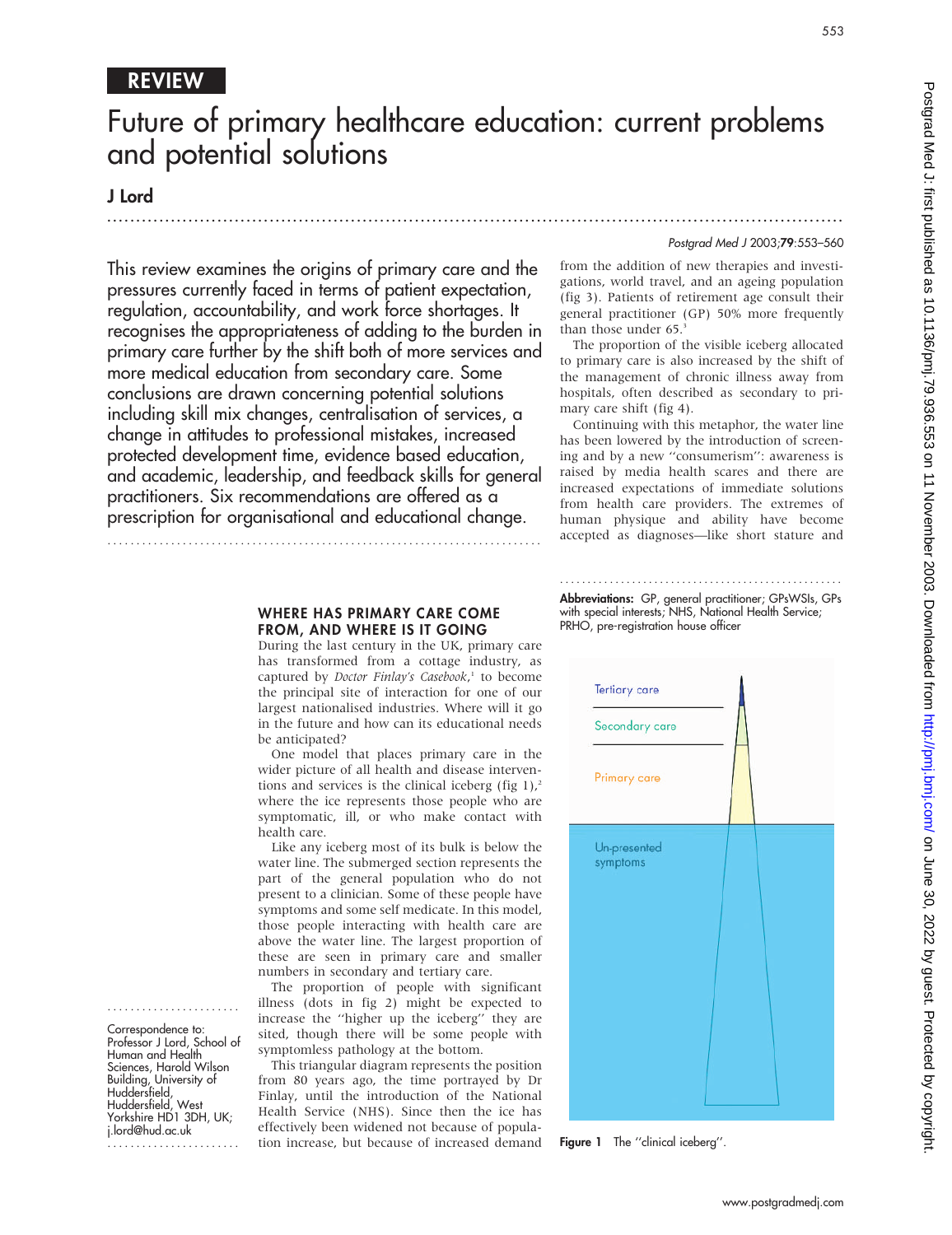## Rules for rules

- Rules should be small in number.
- Created by the periphery of society that will use them, not the centre.
- Be about safe minimum baselines, not possible ideals the limits of acceptable behaviour, but not directing the details of behaviour.

(Willis, The Paradox of Progress<sup>16</sup>)

dyspraxia. For good or ill, more of life has become medicalised (fig 5).

The increased activity in primary care has in part been achieved by an increase in the numbers of GPs<sup>4</sup> and in part by skill mix changes. Practice nurses have usually been appointed to undertake screening and much of the chronic disease management that was transferred from secondary care.

GPs with special interests (GPsWSIs), pronounced ''gypsies'', form a new layer in the ice-

berg between primary and secondary care (fig 6).

It is envisaged that they will help to provide specialist services in liaison with a local consultant specialist. They may accept referrals from other GPs and/or act as gatekeeperprioritisers, and could be involved in the review of many patients currently followed up in secondary care.

Unfortunately that is not the end of the story. The shape of the iceberg is not a slender triangle.

Just beneath the waterline lurks its main bulk (fig 7).

Only a small minority of people with symptoms present to healthcare. Most people have symptoms and many self medicate.5 It is fortunate that the population remains as yet so self reliant, for it would need only a very small change in the water line to swamp the NHS (fig 8).

There is a hazard in government pursuing a policy of rapid access for minor ailments, in advance of successful schemes to address the workforce recruitment and retention.



Figure 2 Life threatening illness.



Figure 3 More treatments to offer.

#### EXPECTATIONS

Patients value primary care very highly<sup>3</sup> but also have high expectations for more and better services. Half of all women would prefer to see a female GP, and 37% would prefer to see a GP of their own ethnic group.<sup>6</sup> Longer consultation times have generally been considered to be important in the delivery of high quality clinical care,<sup>7</sup><sup>8</sup> and to be associated with a range of better patient outcomes.<sup>9</sup> Though from the patient's perspective, having a clinician who listens and who involves the patient is more important than a long consultation.<sup>10</sup> Demands for rapid access<sup>11-12</sup> and longer opening hours are not easily compatible with longer consultations, continuity,<sup>13</sup> the standards published by the Department of Health "Improving Working Lives",<sup>14 15</sup> or with the expectations of new healthcare workers for a life outside work.



Figure 4 Secondary to primary care shift.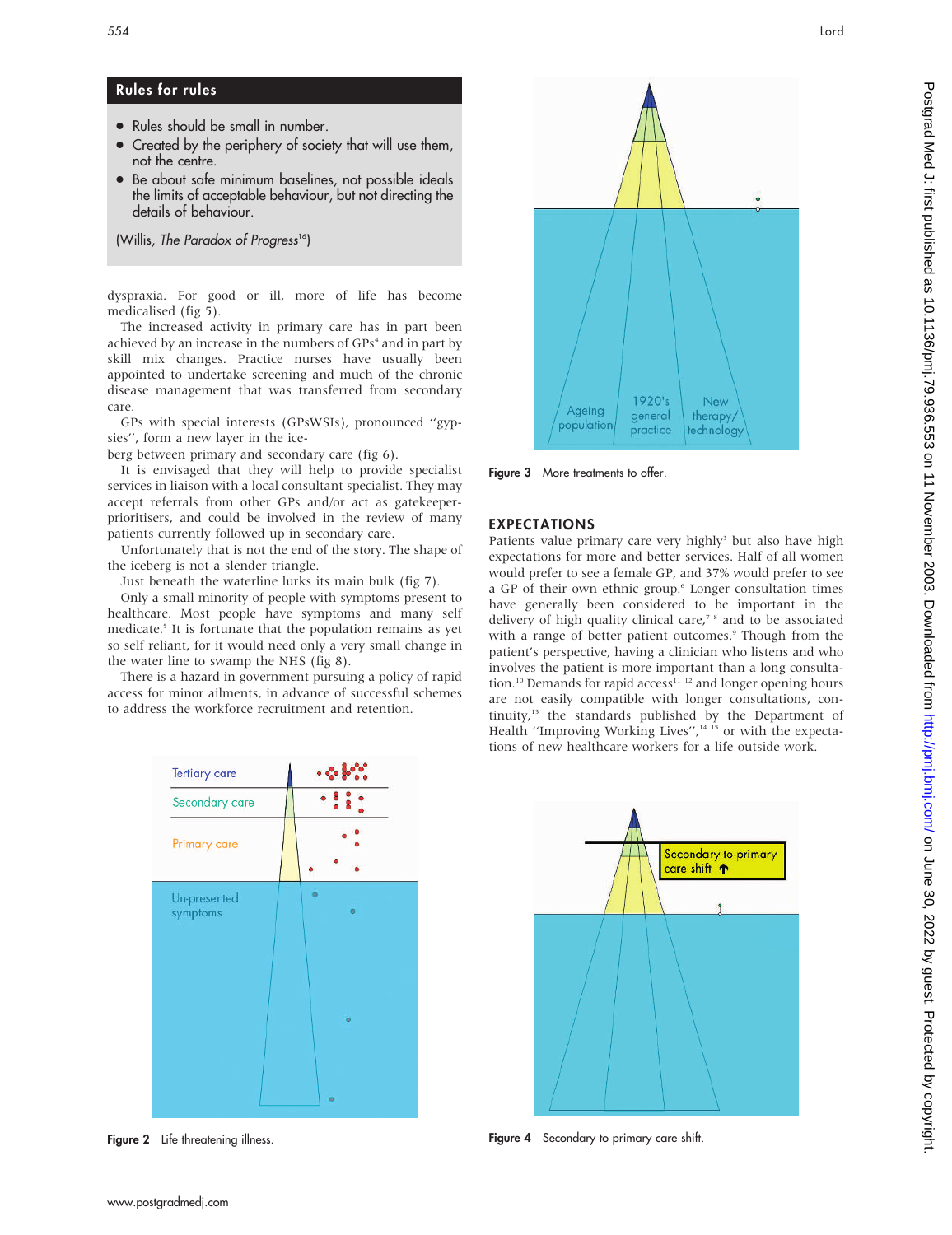

Figure 5 More demand.

#### REGULATION AND ACCOUNTABILITY

Increased demand for accountability may be inevitable in the wake of the series of recent scandals that included Bristol heart surgery, retained body parts at Alder Hey Hospital, and the Dr Shipman murders. Revalidation and appraisal are positive aspects to increasing accountability. Appraisal in particular offers an excellent opportunity to prepare detailed personal development plans with peer support.

However, there is also a risk that individual patient freedom will be curtailed by over-enthusiastic application of population based statistics. In contradiction with James Willis's "rules for rules" (box 1)<sup>16</sup> and its own propaganda concerning a primary care led  $NHS$ ,<sup>11 17–19</sup> central government increasingly regulates and micromanages healthcare in the



Figure 7 Un-presented symptoms.

name of accountability, dictating precisely how a clinician must respond in an ever increasing range of situations.<sup>20</sup>

Protocols may work for the average patient, but not for every patient. If clinicians develop the rules, more patients will fit. However, the current style of micromanagement still limits patient centred care and reduces the opportunity for patients' self determination and choice. For example the new GP contract<sup>12</sup> proposes that GPs be remunerated on the basis of the proportion of patients with ischaemic heart disease who are prescribed β-blockers, angiotensin converting enzyme (ACE) inhibitors, and anticoagulants. A truly patient centred approach would require discussion with the patient and shared decision making rather than medication by government diktat.



Figure 6 GPs with special interests (GPsWSIs).



Figure 8 Danger in asking patients to present earlier.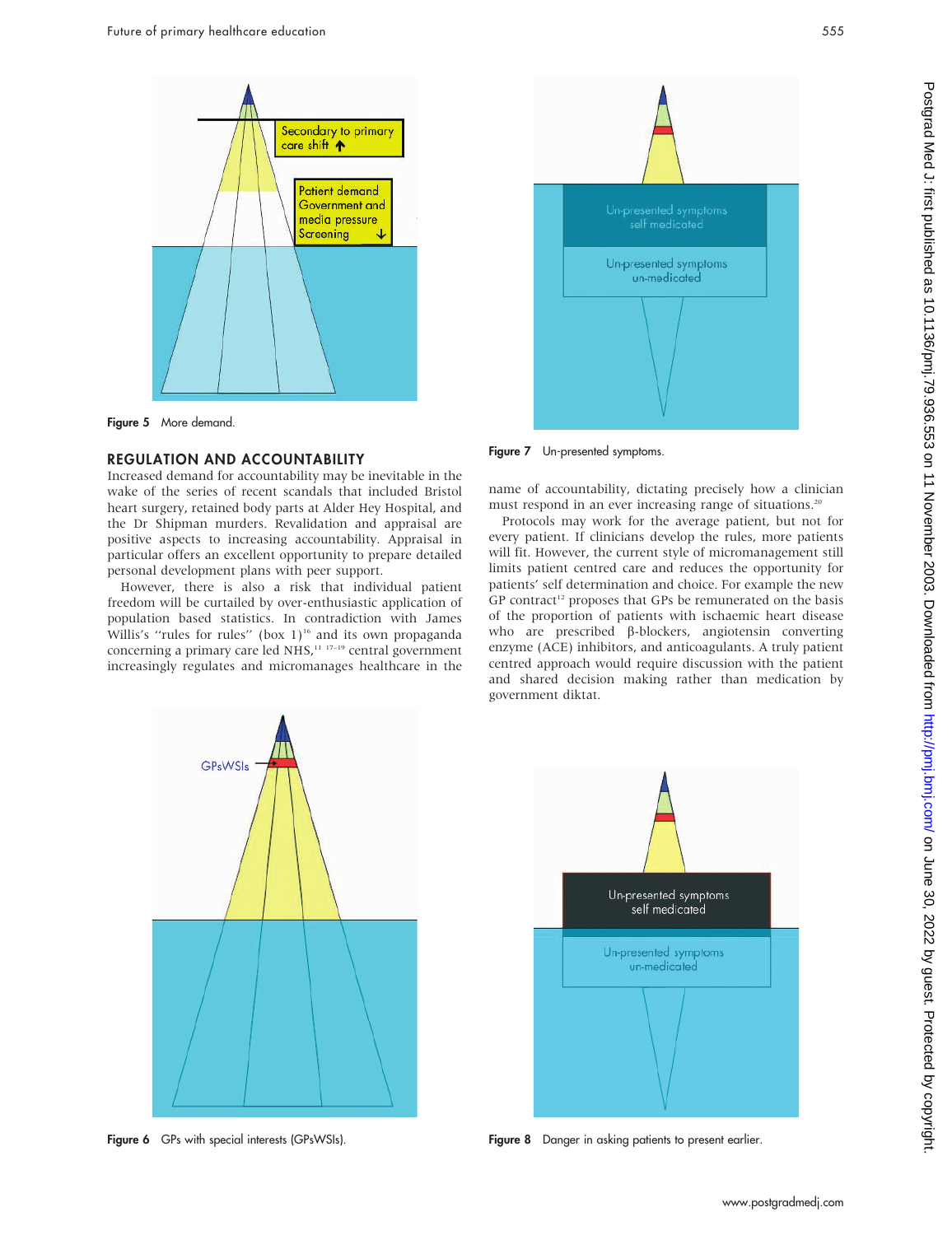#### HUMAN RESOURCE CRISIS

Compared with the European Union, the UK has half the doctors per capita.<sup>21</sup> For many years there has been a trend for increasing numbers of GPs and consequently smaller list sizes, and the potential for longer appointments.<sup>3</sup> However the implementation of the NHS plan will require approximately 2000 more GPs.<sup>22</sup> In addition, the UK is already short of approximately 1000 GPs. This is represented by a persistent vacancy rate of 3.4%.<sup>23</sup> GPs often feel isolated and are unhappy, stressed and demoralised, $24$  though not just in the UK.25

About a quarter of GPs wish to retire in the near future<sup>26</sup> mainly because of reduced job satisfaction.<sup>27</sup> In many deprived areas half GPs over age 50 intend imminent retirement.<sup>3</sup> GPs currently work an average 58 hours per week,<sup>3</sup> so if they were employees at least half would fail to comply with the European Union working hours directive. Many would prefer to work in a part time or salaried capacity, and if given the opportunity would further reduce the numbers of available whole time equivalent GPs. Others prefer to work alone.<sup>28</sup> While there is concern about the isolation of solo GPs, quality standards for single handers appear to be similar to those for other GPs.<sup>29</sup> Single handers tend to be older and closer to retirement.<sup>28</sup> Wanless predicted that, even with the existing increased entry to medical schools, by 2020 the UK will be short of 25 000 doctors, and will be particularly short of GPs.<sup>21</sup>

This shortage of clinicians also extends to nurses. Compared with the European Union, the UK also has only half the nurses per capita, $21$  and there is difficulty in recruitment and retention.<sup>30 31</sup> Most NHS nurses are employed in secondary care and of those who work in primary care, one third are approaching retirement age.<sup>3</sup>

#### SKILL MIX

The Department of Health plans to make the NHS more multidisciplinary<sup>12</sup> and holistic.<sup>32-34</sup> Practice nurses could perform telephone triage effectively, though the cost is at present borne by the GP,<sup>35</sup> and produces no overall reduction in costs.<sup>36</sup>

Nurse practitioners could subsume more of the functions of GPs<sup>3 22</sup> in practices, or in walk-in centres,<sup>37</sup> but in the last decade little progress has been made towards developing this new professional group.33 Nurse practitioner consultations tend to be about one third longer than GP consultations, but to be more acceptable to patients and otherwise similar in outcome<sup>3</sup> 38-40 and cost.<sup>41</sup>

There are 10 times as many nurses per doctor in secondary care compared with primary care.<sup>3</sup> Increasing use of nurses working at a higher level, and as the first point of contact in healthcare is mentioned in NHS policy.<sup>21</sup> However, the policy still needs to be converted into reality. As yet there is insufficient development opportunity for nurses. In primary care they often cannot attract backfill payments, or find locum cover. More courses need to be available for the training of primary care nurse practitioners. Even if sufficient educational opportunities are provided, nurse practitioners are likely to be recruited from the already insufficient numbers of practice nurses, community nurses, and health visitors. It may be preferable to introduce physician assistants, who often come from occupations other than healthcare. There is increasing use of physician assistants in the USA,<sup>42</sup> but the role has as yet not been tried much in the UK.<sup>43</sup> However, it is my contention that the use of physician assistants should be piloted and investigated as a matter of urgency. This could provide a partial solution to the dearth of GPs in northern urban areas. The training of physician assistants could provide additional clinical personnel without depleting the ranks of existing nurses. They could be trained relatively quickly. A physician assistant in training could be apprenticed to a GP. The GP would spend some time as a mentor/tutor, but in return gain more in the form of support and delegation of minor tasks. Such a format would increase the appeal of the work both for the physician assistants and for GPs, and aid the recruitment and retention of both. One third of all illness presenting in primary care consists of a rash or respiratory infection.<sup>4</sup> Physician assistants could be trained just to manage these problems at first.

#### CENTRALISATION

Eighty percent of primary care premises are too small<sup>3</sup>; 66% of these premises need to be upgraded or replaced by 2006.<sup>21</sup> The new GP contract includes provision for investment in buildings.12 This presents an ideal opportunity to change building locations and size to match future requirements. There is a considerable pressure for amalgamation and centralisation. As above, patients want a wider range of services, more choices of clinician, longer consultations, and rapid access at a wider choice of times. Some of this could be achieved by amalgamating more services and practices under one roof. There is the potential for central premises (or a limited number of locality sites) in each primary care organisation area to house all required services: primary care organisation administration, 24 hour walk in centre staffed by a GP and by nurse practitioners, 24 hour pharmacy, 24 hour urgent home visit service, physiotherapy, GPsWSIs, podiatry, benefits advice, phlebotomy, services for the homeless and for substance abusers, community mental health team, counselling, psychologists, dentists, opticians, and complimentary therapies. Under such a system there could be other shared infrastructure such as computing, management, and transport. Currently patients moving house a short distance within a town may have to re-register with a new GP, but with centralisation, patients could choose to stay with any doctor even when they move within the primary care organisation area.

Much GP time is spent in home visits to the elderly.<sup>44 45</sup> However, nurse practitioners specialising in the care of the elderly, and supplementary nurse prescribers<sup>46</sup> could undertake reviews of medicines and many of these home visits. Currently GPs have to fulfill the impossible demand of being in two places at once—that is consulting in the surgery, but yet able to attend emergencies at home visits. Large practices can ensure that only one GP is allocated to this emergency visiting role, but centralisation would make this facility available to all. Innovations in transport are encouraged.<sup>12</sup> The provision of a people carrier style vehicle and driver can substantially reduce the need for home visits.<sup>47</sup> Such innovations permit the retention of the scarce GP resource centrally with little need for them to leave the building, and could significantly increase their turnover of work.

#### DIVERT PATIENTS AND FUNDS TO ECONOMICAL SERVICES

In terms of patient contact, secondary care is 36 times more expensive than primary care: nine out of 10 NHS patients are seen in primary care,<sup>22</sup> yet primary care accounts for only one fifth of NHS spending.<sup>3</sup> Secondary care continues to increase its expenditure six times as fast as primary care<sup>3</sup> There is a potential efficiency to be achieved by following the example of Eire in diverting funds to primary care.<sup>48</sup> A 5% shift in total patient contacts would halve the outpatient workload for secondary care. It is inconceivable that the current cost ratios would apply—that is, move 5% of NHS contacts for 1% of the NHS budget. The cost of shifting 5% of NHS contacts to primary care would therefore be greater, but even if it consumes 10% of the budget it could still be worth doing. It cannot be long before government will calculate the most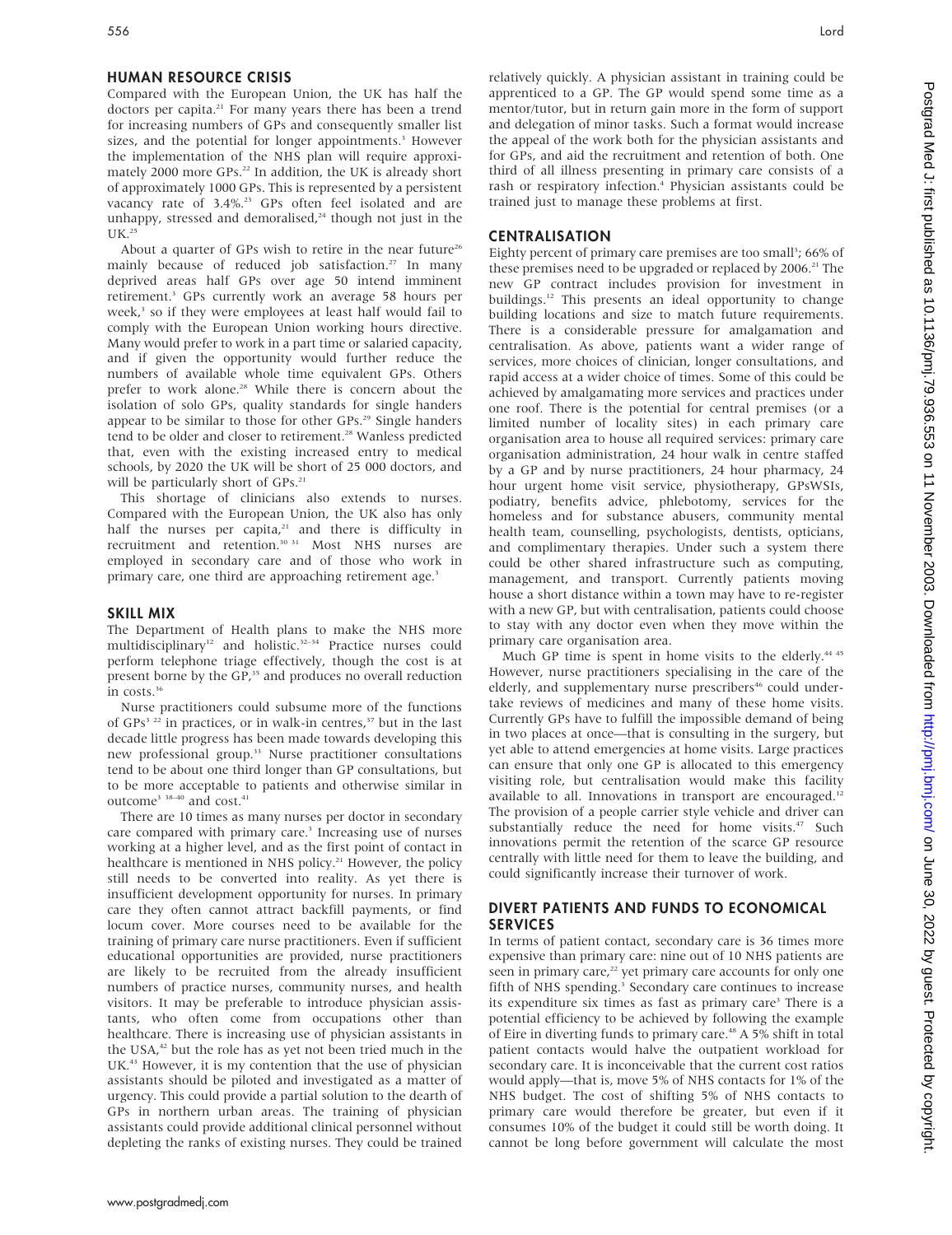efficient division of labour, so we must expect further secondary to primary care shift. When it comes, it is important to ensure that adequate resource moves with these patients and that workload shift is not just lost within current promised uplift of  $11\%$  over each of three years.<sup>12</sup>

#### PRIMARY CARE BASED GENERAL MEDICAL EDUCATION

Historically undergraduate medical education has been based on a secondary care curriculum. This has the merit that the majority of medical students will exit into hospital based roles. However, there is a need for education to reflect the core position of primary care in the new NHS. The new curricula offer very exciting possibilities for medical students: increasingly undergraduate medical teaching involves primary care.49 In fact it is viewed as essential by the General Medical Council.<sup>50</sup> This primary care experience provides a good opportunity to learn consultation skills and experience common problems not seen in hospital, to understand the management of undifferentiated problems and the value of continuity of care.

Since 1997 four months of the pre-registration house officer (PRHO) year may be undertaken in primary care. Those PRHOs who work in primary care report a high level of planned educational input that is less interrupted by service pressures. This is cited as the reason for their greater enthusiasm and satisfaction than their secondary care based counterparts.<sup>51</sup>

General practice vocational training schemes have particular aims focusing on good communication skills, patient centred medicine, the ability to tolerate uncertainty, effective use of time, working in multidisciplinary teams, preventative medicine, valuing diversity, and organisational skills. They encourage reflective practice and put the needs of the learner to the fore. They usually contain half a day of protected time (half day release) per week to attend a curriculum based course, a minimum of three hours protected tutorial time per week, opportunity to discuss cases during and after each surgery/clinic, and sessions to develop communication skills by observing video recordings of their own consultations. Some schemes also offer a one week residential summer school.<sup>52</sup> Innovatory and combined community/primary/secondary care training posts are beginning to appear, for example working part time in a hospice and part time in general practice.

It is expected that all doctors will spend some postregistration foundation training working as a GP.<sup>53</sup> GP registrars have to learn more flexible approaches including a tolerance both for the expression of feelings and for uncertainty. They also have to unlearn strategies heavily reliant on investigation, or on addressing the doctor's agenda at the expense of the patient's.<sup>54</sup> I look forward to a more humane, patient centred approach to training<sup>34</sup> based even more in primary care.

Continuing medical education for GPs had been excessively reliant on accredited teaching events, often in the form of ineffective didactic lectures.<sup>55</sup> A major new direction was established by the Chief Medical Officer's report on continuing professional development for GPs.<sup>56</sup> This raised the profile of individual learning styles and needs, team and work based learning, and firmly established accredited learning in the form of practice and personal development plans. Personal development plans will be almost universal, once appraisal has been fully implemented.

There is increasing use of an adult learning model<sup>57</sup> in which problems are addressed by the team, so as to develop an interprofessional understanding. Much important interprofessional learning remains informal.<sup>58</sup> A conversation on the stairs between community nurse and GP could provide important insight for either party.

#### CULTURAL CHANGE—HONESTY AND SHARED DECISIONS

Undergraduate and hospital experience encourages a professional culture of independent self reliance and the ability to defend judgments by logical argument or adversarial debate. While these are valuable attributes in themselves, all too often the consequent medical culture avoids expressions of doubt, misgiving, or inadequacy.59 This benefits neither the patient nor the doctor. Smith described how patients and doctors may collude in a bogus contract deceiving each other.60 In this, the doctor is all capable and free from doubt. Perhaps we all have a duty to support a change of culture. Eliminating blame may begin with the adoption of Smith's suggestion of a new contract embracing joint decision making with patients and honest realism about our limited power and knowledge. A further step is usually described as "systems thinking", $61$  where errors are ascribed to faulty working systems rather than to human inadequacy. I prefer to think of it as ''the wedding present principle'': how many of us received sets of glasses as house warming or wedding presents, use them, and still have complete sets? Glass is easily broken, but if we are 100% vigilant at all times surely we could keep the glass intact. However, even when life or limb is at risk, human beings cannot maintain that level of concentration. Performance does not seem to be enhanced by raising the stake, as is the case with a treasured gift, or the threat of blame and litigation. When we discover repeated clinical error, how should we respond: blame the clinician or change the system? In order to learn from error we need to accept human fallibility, and change the systems in work that permit errors to re-occur. ''we cannot change the human condition, we can change the conditions under which humans work".<sup>62</sup> The review, not just of errors, but of near misses, complaints, and surprise successes can be of great educational benefit to individuals and teams. This is usually described as significant event analysis.<sup>63-65</sup> It is at its most instructive, when the whole team attends, and each person involved relates their part of the story. A blame free culture and the confidential support of colleagues<sup>66</sup> are important precursors for such events to take place.

#### TITHE

Covey describes how we would berate a lumberjack who was attempting to fell a tree using blunt implements.<sup>67</sup> The lumberjack would achieve his task much faster and with much less effort if he took a short break to sharpen his saw. But how regularly do we put time aside to sharpen our minds, and what proportion of working time should be devoted to such personal development?

Two percent (one week in one year) has long been the accepted standard funded by the Post Graduate Education Allowance. Personally, I think that this is grossly inadequate, and that it is time that another standard was set, that is more in keeping with the unprecedented rate of change created by developments in therapeutics, research, and legislation.

I would like to propose a tariff—a minimum quota for time spent in personal development. I suggest a tithe—10%. That is, in a five day working week, half a day is spent examining, reflecting upon, and improving our mental tools. One session per week should be reserved for staff development. This is an absolute minimum, for there is so much to be done: continuing professional development, teaching and learning, audit, clinical governance, organisational and team development, and feedback that involves patients in a learning organisation.<sup>61</sup> 68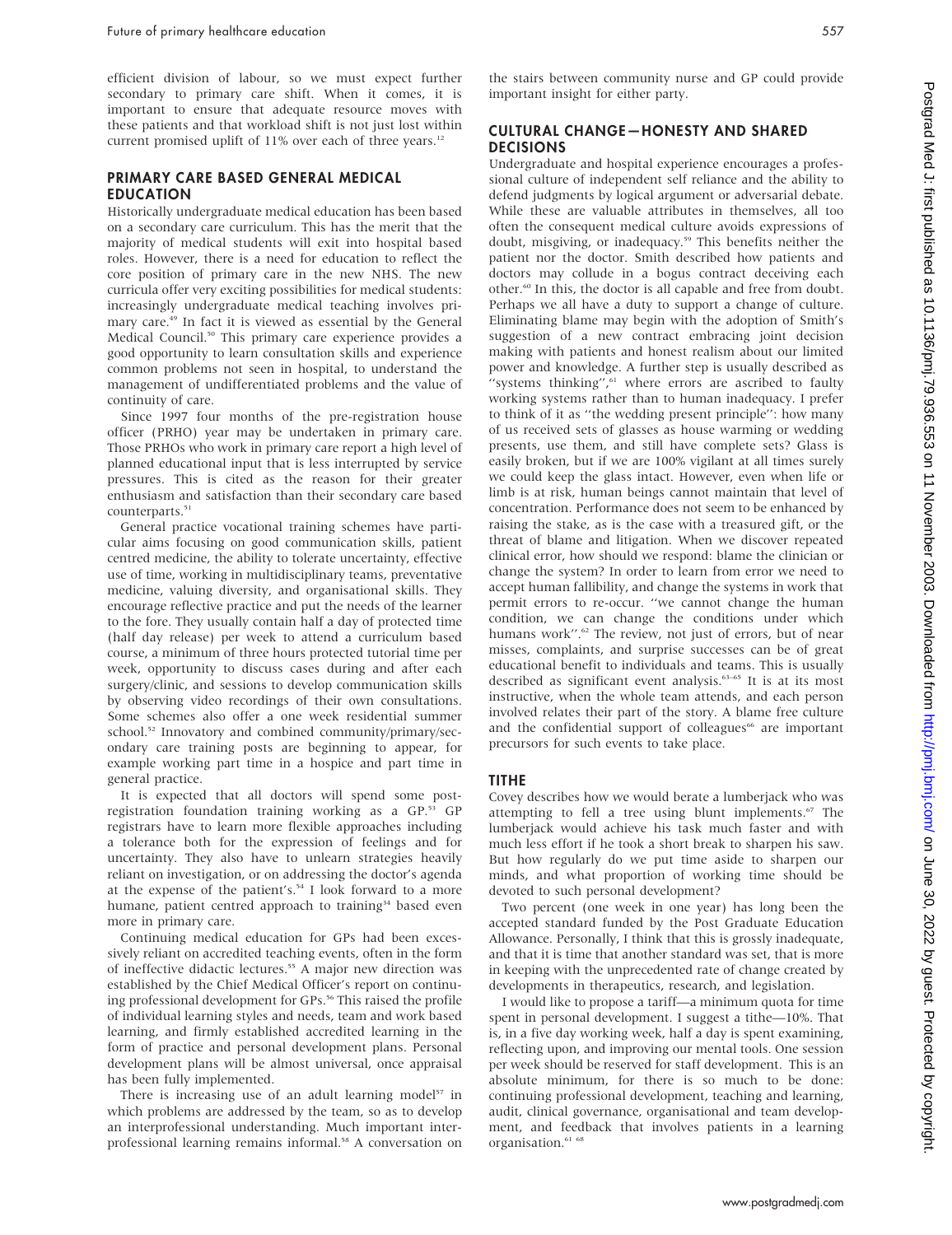#### Key recommendations

- More clinical work and more education could and should occur in primary care, but resources must genuinely follow diverted activity.
- The human resource crisis in primary care needs addressing now, partly by training nurse practitioners and physician assistants, and partly by centralisation of services.
- Systems thinking can promote a culture of trust and honesty, both with patients and with colleagues.
- Patients, not managers, should set the quality agenda. To achieve this patients need the opportunity to be involved.
- As an absolute minimum, 10% (a tithe) of professional time should be in self/team development.
- Simple evidence based adjustment to educational techniques could easily be adopted in primary care.

How do we create a 10% level of development time? Simplistically one could argue for a 10% inflation in the numbers of all staff; we could stop doing the least worthwhile 10% of what we do now, or redistribute work with the development of new roles. I suspect that the answer lies in a mixture of all three: some more resources, some new roles, streamline some activity.

A tithe is something that is due. It is the clinician's right to time for development, the patient's right to clinicians who are capable and up to date, the manager's duty to provide and protect the time. In-work protected time for staff to learn together is already Department of Health policy,<sup>11 12 69 70</sup> as is time out for practices to undertake critical reviews,<sup>3</sup> but lack of protected time is often associated with failure to meet training needs.<sup>71 72</sup> Clinical governance alone is expected to take  $10\%$  of working time by 2010.<sup>21</sup> A tithe is for now, by then it will not be enough. Longer periods of study and reflection may also be needed at some points. A sabbatical<sup>73 74</sup> or other prolonged study<sup>75</sup> may be helpful mid-career, and these are beginning to be recognised in policy.<sup>12 76</sup>

#### EVIDENCE BASED EDUCATION

Medical teachers would like to be able to demonstrate the same kind of evidence base for their educational technique as is becoming available for clinical practice.<sup>77</sup> However it is not easy to obtain results that are generalisable<sup>78</sup> particularly in terms of outcomes,<sup>79</sup> and cost effectiveness.<sup>80</sup> There is a tension between student centred adult learning, and the blinded application of a randomised yet consistent teaching intervention.81 The interval between intervention and an outcome that matters can be so long that confounding influences are to be expected.<sup>82</sup>

There is, however, a body of evidence neatly summarised by Thomson O'Brien et al, who suggest that diverse and interactive learning is to be preferred in medicine.<sup>83</sup> This supports the assertions of expert writers on teaching like Brookfield who propounded that ''The principle of diversity should be engraved on every teacher's heart"<sup>84</sup> and the promotion of the use of a range of methods to accommodate different learning styles and different needs.

The advance organiser concept in which a skeletal framework is provided outlining the nature of what is to be learnt is of value in school education.<sup>85</sup> Development of this with primary care teams appears to demonstrate that discussion of what the team needs to achieve in learning helps the team to apply their learning by making subsequent change to

#### Key references

- Zwanenberg T, Harrison J, eds. GP tomorrow. 2nd Ed. Abingdon: Radcliffe Medical Press, 2002.
- $\bullet$  Audit Commission. A focus on general practice in England. London: Audit Commission, 2002.
- Donaldson L. Unfinished business: proposals for reform of the senior house officer grade. London: Department of Health, 2002.
- Wanless D. Securing our future health: taking a longterm view: final report. London: HM Treasury, 2002.
- Senge P. The fifth discipline, the art and practice of the learning organisation: Doubleday, 1990.
- Calman KC. A review of continuing professional development in general practice. London: Department of Health, 1998.

practice.<sup>86</sup> Simple evidence based interventions like this could easily be incorporated into conventional teaching.

There is the potential for the GP role to be isolated. Peer support methods of education, like interprofessional action learning sets,<sup>74</sup> may help to reduce this. Other examples of peer support include clinical supervision, mentorship, and appraisal. There seems to be a particular place for structured peer review at practice visits.<sup>24 73</sup> 87

#### ACADEMIC AND LEADERSHIP DEVELOPMENTS

There is a need to introduce management and leadership skills into medical education<sup>88</sup> both for survival in terms of avoiding burn out,<sup>89</sup> and to develop integrated interprofessional teams.<sup>90</sup> There are particular points of vulnerability as a practitioner that are beginning to be supported. Flexible training schemes make some allowance for family life. Higher professional education and career start schemes<sup>91 92</sup> help GPs to settle into practice rather than be ''thrown in at the deep end''. Ongoing support beyond the first year or two of practice is important in establishing GPs who are committed to life long learning. There may be opportunities to support more than one group of young professionals at the same events, for example new nurse practitioners meeting with young GP practitioners.

There are too few GP academics: only 1.6% of doctorates of medicine between 1973 and 1988 were awarded to GPs.<sup>93</sup> Other academic activities such as writing of papers, peer review of articles, and teaching are the exception rather than the norm. The debate continues as to whether new principals should, like other specialists, be members of their Royal College. With most of the NHS contacts, and designated patient lists, primary care could form a ''natural laboratory''.94 However, primary care remains exceptionally short of its own evidence base. Often it is reliant on data, of questionable generalisability, obtained from secondary care.<sup>95</sup> Perhaps the most important new GPsWSIs posts to establish should be academic and in leadership.

#### APPRAISAL AND FEEDBACK

Central government's commitment to development planning, development portfolio maintenance for all,<sup>96</sup> and to appraisal for GPs is to be commended. Appraisal provides an avenue for educational support for all GPs, and can give them the opportunity to recognise new learning situations and methods such as e-learning and the NHS University.<sup>97</sup> There has been considerable geographical variation in spending on education.<sup>71</sup> Appraisal may go some way to addressing this inequality, by providing the same opportu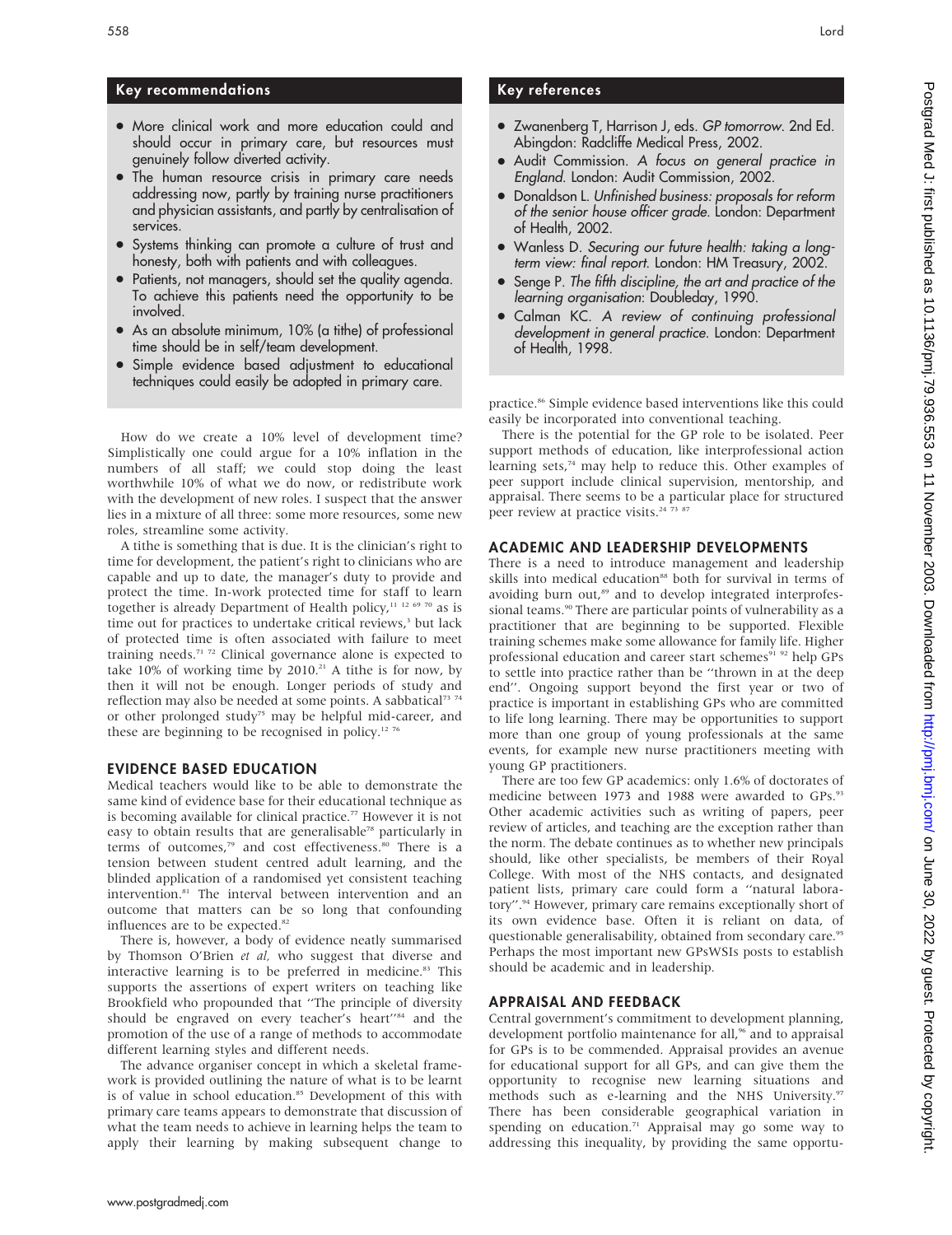nities for challenge and support to all GPs, and by encouraging them all to recognise educational opportunities. Appraisal is also an opportunity to introduce feedback; not just from the appraiser, but from patients. Some patient questionnaires and feedback merely make the clinician feel valued or the converse. Greco suggests a format for requesting feedback from patients so as to create opportunities for the clinician to improve.98 While there is still uncertainty about the extent to which patients should be involved in health care management,<sup>99</sup> empowered patients may be the agent best able to redirect managers from a performance indicator fixation to the issues that really matter, but that may be harder to measure.<sup>100</sup>

#### COMPETING INTERESTS/ACKNOWLEDGEMENT

JL is a module leader for a leadership MSc and a nurse practitioner MSc. He also works part time as a general practitioner.

This review is partly based on an inaugural professorial lecture at the University of Huddersfield.

#### REFERENCES

- 1 Cronin AJ. Adventures in two worlds. London: Gollancz, 1952.
- 2 Fraser RC. Clinical method: a general practice approach. London: Butterworths, 1987.
- 3 Audit Commission. A focus on general practice in England. London: Audit Commission, 2002.
- 4 Jones R, Menzies S. General practice: essential facts. Abingdon: Radcliffe Medical Press, 1999.
- 5 Wadsworth MEJ, Butterfield W, Blaney R. Perception of illness and use of services in an urban community. Health and sickness: the choice of treatment. London: Tavistock, 1971.
- 6 NHS Executive. National surveys of NHS patients general practice 1998. London: NHSE, 1999.
- 7 Williams M, Neal RD. Time for a change? The process of lengthening booking intervals in general practice. Br J Gen Pract 1998;48:1783–6.
- 8 Campbell SM, Hann M, Hacker J, et al. Identifying predictors of high quality care in English general practice: observational study. BMJ 2001;323:784–90.
- 9 Freeman GK, Horder JP, Howie JGR, et al. Evolving general practice consultation in Britain: issues of length and context. BMJ 2002;324:880–2. 10 Jenkins L, Britten N, Barber N, et al. Consultations do not have to be longer.
- BMJ 2002;325:388.
- 11 Department of Health. The NHS plan. London: DoH, 2000.
- 12 NHS Confederation. New GMS contract 2003: investing in general practice. London: British Medical Association, 2003.
- 13 Bower P, Roland M, Campbell J, et al. Setting standards based on patients' views on access and continuity: secondary analysis of data from the general practice assessment survey. BMJ 2003;326:258-63.
- 14 Department of Health. Improving working lives standard: NHS employers committed to improving the working lives of people who work in the NHS. London: DoH, 2000.
- 15 Department of Health. Improving working lives for doctors. London: DoH, 2002.
- 16 Willis J. The paradox of progress. Abingdon: Radcliffe Medical Press, 1995.<br>17 Department of Health. The new NHS: modern. dependable. London: DoH.
- Department of Health. The new NHS: modern, dependable. London: DoH, 1997.
- 18 Department of Health. A first class service. Consultation document on quality in the NHS, HSC 1998/113. NHSE, Leeds. Leeds: NHS Executive, 1998. 19 Department of Health. Shifting the balance of power within the NHS. London:
- DoH, 2001.
- 20 Walshe K. The rise of regulation in the NHS. BMJ 2002;324:967-70.<br>21 Wanless D. Securing our future health: taking a long-term view: final Wanless D. Securing our future health: taking a long-term view: final report.
- London: HM Treasury, 2002.<br>22 **Department of Health**. *Primary care, general practice and the* NHS Plan.
- London: DoH, 2001.
- 23 Mayor S. England short of 970 GPs. BMJ 2003;326:243.
- 24 Frost C. Primary care, the emotive workplace: understanding and addressing the feelings generated within the GPs role. London: WONCA EUROPE, 2002.
- 25 Puddester D. The Canadian Medical Association's policy on physician health and well-being. West J Med 2001;**174**:5–7.<br>26 **Kmietowicz Z**. Quarter of GPs want to quit, BMA survey shows. BMJ
- 2001;323:887.
- 27 Sibbald B, Bojke C, Gravelle H. National survey of job satisfaction and retirement intentions among general practitioners in England. BMJ 2003;326:22–25.
- 28 Green J. The views of singlehanded general practitioners: a qualitative study. BMJ 1993;307:607–10.
- 29 **Hippisley-Cox J**, Pringle M, Coupland C, *et al*. Do single handed practices<br>offer poorer care? Cross sectional survey of processes and outcomes. BMJ 2001;323:320–3.
- 30 Buchan J, Edwards N. Nursing numbers in Britain: the argument for workforce planning. BMJ 2000;320:1067–70.
- 31 Finlayson B, Dixon J, Meadows S, et al. Mind the gap: the extent of the NHS nursing shortage. BMJ 2002;325:538–41.
- 32 Department of Health. A health service of all the talents: developing the NHS workforce. London: DoH, 2000.
- 33 Department of Health. Making a difference. London: DoH, 1999.
- 34 Department of Health. Modernising medical careers—the response of the four UK health ministers to the consultation on unfinished business. London: DoH, 2003.
- 35 Lattimer V, Sassi F, George S, et al. Cost analysis of nurse telephone consultation in out of hours primary care: evidence from a randomised controlled trial. BMJ 2000;320:1053–7.
- 36 Richards DA, Meakins J, Tawfik J, et al. Nurse telephone triage for same day appointments in general practice: multiple interrupted time series trial of effect on workload and costs. BMJ 2002;325:1214–20.
- 37 Jones M. Walk-in primary medical care centres: lessons from Canada. BMJ 2000;321:928–31.
- 38 Horrocks S, Anderson E, Salisbury C. Systematic review of whether nurse practitioners working in primary care can provide equivalent care to doctors. BMJ 2002;324:819–23.
- 39 Kinnersley P, Anderson E, Parry K, et al. Randomised controlled trial of nurse practitioner versus general practitioner care tor patients requesting ''same<br>day'' consultations in primary care. BMJ 2000;320:1043–8.<br>40 Shum C, Humphreys A, Wheeler D, *et al.* Nurse management of patients with
- minor illnesses in general practice: multicentre, randomised controlled trial. BMJ 2000;320:1038–43.
- 41 Venning P, Durie A, Roland M, et al. Randomised controlled trial comparing cost effectiveness of general practitioners and nurse practitioners in primary care. *BMJ* 2000:**320**:1048-53.
- 42 Mittman DE, Cawley JF, Fenn WH. Physician assistants in the United States. BMJ 2002;325:485–7.
- 43 Hutchinson L, Marks T, Pittilo M. The physician assistant: would the US model meet the needs of the NHS? BMJ 2001;323:1244–7.
- 44 McNiece R, Majeed A. Socioeconomic differences in general practice consultation rates in patients aged 65 and over: prospective cohort study. BMJ 1999;319:26–8.
- 45 Aylin P, Majeed FA, Cook DG. Home visiting by general practitioners in England and Wales. BMJ 1996;313:207–10.
- 46 Department of Health. Supplementary prescribing by nurses and pharmacists within the NHS in England. Available online at http://www.doh.gov.uk/ supplementaryprescribing/supp-prescribe-guidefinal.pdf (accessed 8 April 2003).
- 47 Lord J, Kitching H. Home visiting and the implementation of a transport scheme (unpublished work 2003).
- 48 Payne D. Irish government to revamp primary care. BMJ 2001;323:1323. 49 Howe A, Hand C. The challenge of doing things differently: one new medical school's vision of primary care education. Education for Primary Care 2002;13:205–14.
- 50 General Medical Council. Tomorrow's doctors: recommendations on undergraduate medical education. Available online at http://www. gmc-uk.org/med\_ed/tomdoc.htm (accessed 14 March 2003).
- 51 **General Medical Council**. Implementing The New Doctor. Available online at<br>http://www.gmc-uk.org/med\_ed/itnd.htm (accessed 14 April 2003).<br>52 **Summer school**. Available online at http://www.yorkshiredeanery.com/
- generalPractice/generalPractice.asp (accessed 14/4/2003).<br>53 **Donaldson L**. Unfinished business: proposals for reform of the senior house
- officer grade. London: Department of Health, 2002.
- 54 Metcalfe D. Medical schools—a poor preparation for general practice. In: Moreton P, ed. The very stuff of general practice. Abingdon: Radcliffe Medical Press, 1999:155–69.
- 55 Bligh DA. What's the use of lectures? 2nd Ed. Exeter: Intellect Books, 2002.
- 56 Calman KC. A review of continuing professional development in general practice. London: Department of Health, 1998.
- 57 Knowles M. The adult learner: a neglected species. 4th Ed. Houston, TX: Gulf Publishing, 1990.
- 58 Davies C. Getting health professionals to work together. BMJ
- 2000;320:1021–2.
- 
- 59 Berger A. Surviving (and even enjoying) medicine. BMJ 2000;320:2.<br>60 Smith R. Why are doctors so unhappy? BMJ 2001;322:1073–4.<br>61 Senge P. The fifth discipline, the art and practice of the learning organisation. New York: Doubleday, 1990.
- 62 Reason J. Human error: models and management. BMJ 2000;3**20**:768–70.<br>63 **Department of Health**. An organisation with a memory: report of an expert
- group on learning from adverse events in the NHS. London: DoH, 2000. 64 Department of Health. Building a safer NHS for patients: implementing
- organisation with a memory. London: DoH, 2001. 65 Pringle M. Significant event auditing. In: Zwanenberg T, Harrison J, eds. Clinical governance in primary care. Abingdon: Radcliffe Medical Press, 2000:105–15.
- 66 Glencross I. Significant event audit in Huddersfield [report supporting MSc dissertation]. Huddersfield: University of Huddersfield, 2002.
- 67 Covey SR. The 7 habits of highly effective people, powerful lessons in personal change. London: Simon & Schuster, 1989.
- 68 Davies HTO, Nutley SM. Developing learning organisations in the new NHS. BMJ 2000;320:998-1001.
- 69 **Department of Health.** ''Working together—learning together: a framework<br>for lifelong learning for the NHS. London: DoH, 2001.<br>70 **Department of Health**. Learning for everyone: a development plan for NHSU.
- London: DoH, 2002.
- 71 Audit Commission. Hidden talents: education, training and development for healthcare staff in NHS. London: Audit Commission, 2001.
- 72 King N, Firth J, Frost C. Education needs assessment amongst primary care staff in Huddersfield. Primary Care Research Conference, 2001; University of Huddersfield, 2001.